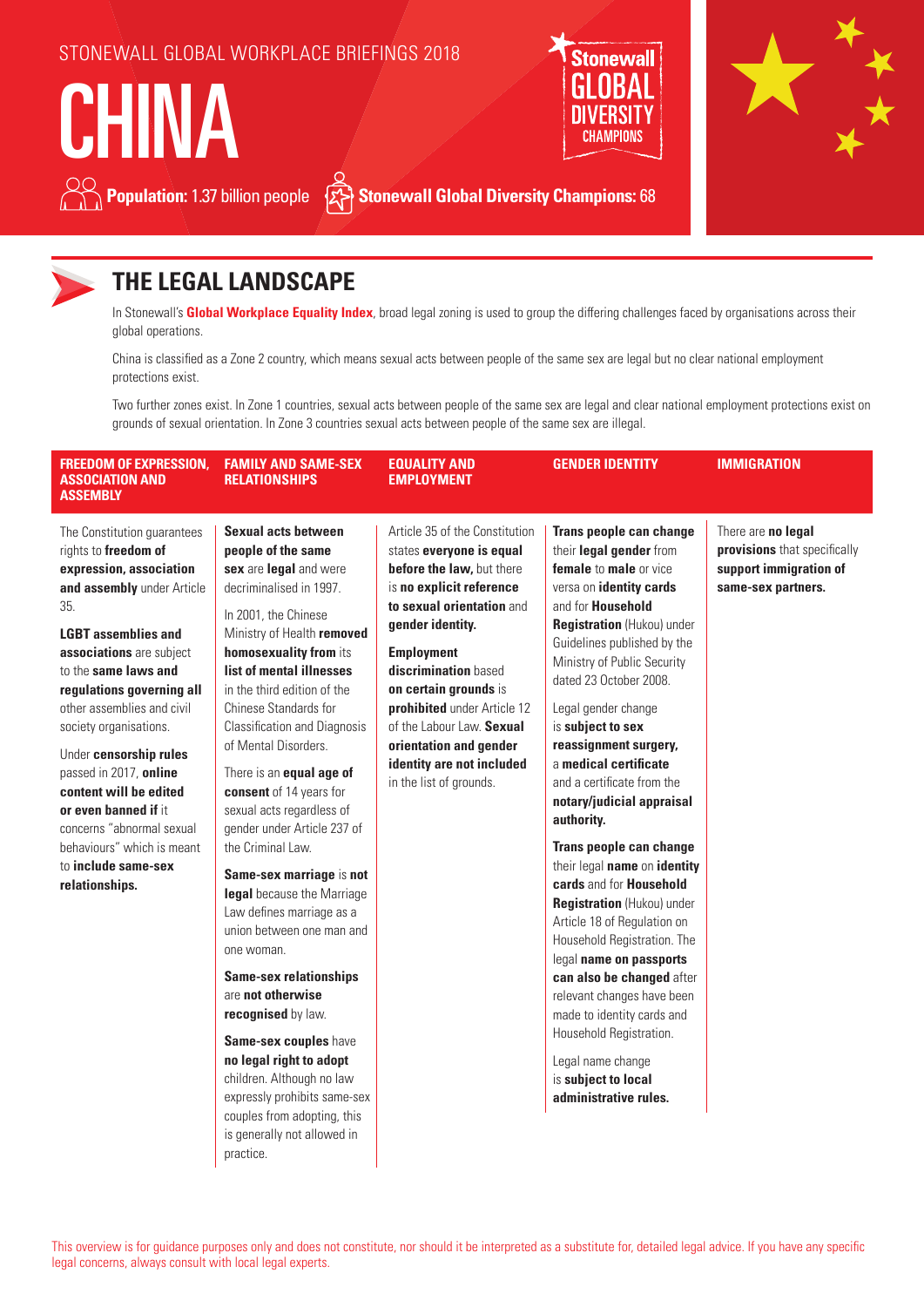

## **A VIEW FROM CHINA**

**Jacob Huang** is the corporate programmes director at Aibai Culture and Education Centre, based in Beijing. Aibai was established in 1999 and has three key strategies: strengthening community alliances, public advocacy and providing medical services and care to people living with HIV. Its work also involves cooperating with national and multinational corporations to promote workplace diversity.



#### **How are LGBT people treated by society in China?**

LGBT people are largely invisible and neglected in society, mainly because of the serious lack of education and awareness about sexual orientation and gender identity in schools, workplaces and other public spheres. This leads to many LGBT people being closeted their whole lives. However, for younger generations the social mobility and access to information provided by the internet is changing the conversation quickly. Theoretically, LGBT people in China enjoy the rights to freedom of expression, association and assembly but in reality, these rights are often violated. However, the reasons for this can be very complex and require deeper study of China's cultural and political background.

#### **What specific issues do lesbians, bi women and trans people face?**

Lesbians and bi women face not only homophobic and biphobic discrimination, but also sexism. This is especially prevalent in the workplace. There is also a lack of any prominent lesbian role models in Chinese society. In addition, within the LGBT community the voices of bi women often go unheard.

The trans community faces multiple challenges and mostly has to remain invisible in order for trans people to survive. There are now some young trans leaders and younger generations are starting to raise their voices. But compared with lesbian and gay communities, trans communities are still far more vulnerable with little representation.

### **How are LGBT people portrayed in the media?**

The official newspapers and news controlled by the government will not carry any positive LGBT messages and will often reject any discussion of LGBT rights. Social media and independent media sources quite frequently address LGBT issues but can be damaging because they paint a narrow perspective of LGBT lives.

Since the central government passed a new law on internet safety and regulation in 2017, same-sex relationships have become more of a taboo and the media (including online media platforms such as Wechat or Weibo) cannot address them. Several LGBT-related words, such as 'homosexuality' are listed as both sensitive and negative, meaning they should not be seen on public screens. This increased control and restriction of freedom of speech makes it even more challenging than before to advocate for LGBT rights in China.

#### **What is the workplace like for LGBT people?**

From a survey we conducted of 2,000 LGB employees, only 6 per cent were open about their sexual orientation in the workplace. The low figure is mainly because participants feared coming out would harm their career progression. The low figure is also contributed to by Chinese cultural norms, which inhibit people being proud of their difference and treat work life and personal life as very separate.

Gender equality is often seen as the diversity priority for workplaces in China - sadly this only refers to equal rights for women, and not the broadened spectrum of all genders, for example non-binary people. Even here, stigma and stereotypes remain given the deep-rooted mindset from the older generations, who, growing up, were taught that men and women have different roles in society. This is still the dominant belief especially in the rural areas of China.

#### **Do international or Chinese organisations publicly support LGBT equality?**

Aibai has held five workplace conferences on LGBT equality in Beijing. A few Asian multinationals participated but the majority of multinationals supporting the event were from America and Europe, including IBM as a main sponsor. Efforts by organisations to improve workplace environments are low key and focused on internal practices such as equal benefits and workshops to improve awareness. Public support for LGBT rights is extremely rare.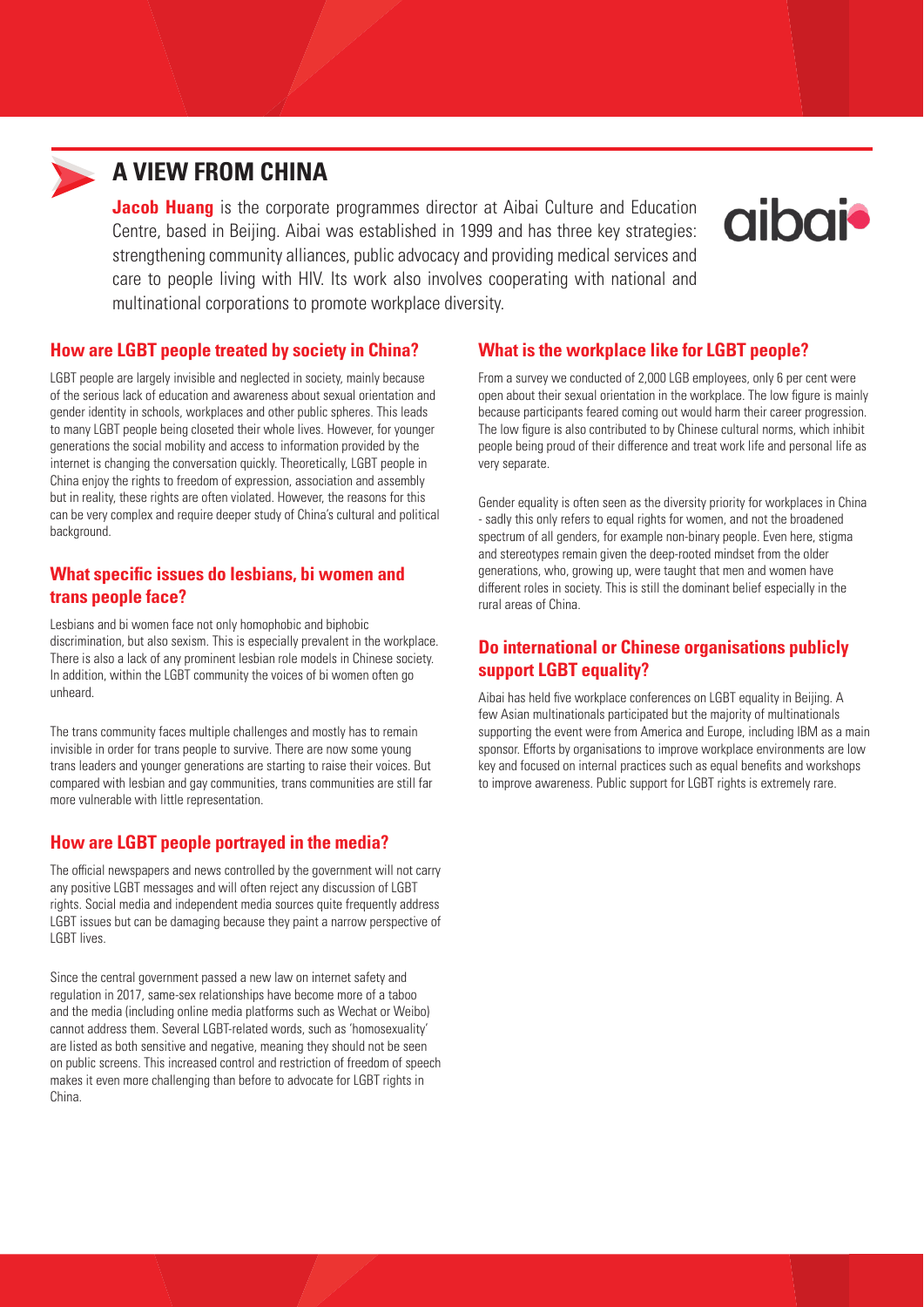

## **LGBT INCLUSION IN THE WORKPLACE**

## THE FOUNDATIONS

There are several steps that employers can take to start creating a supportive workplace environment for their LGBT employees in China:



 $\checkmark$ 

 $\checkmark$ 

**Consult local LGBT organisations to understand the local context for LGBT people**

**Introduce explicitly LGBT-inclusive antidiscrimination and bullying and harassment policies**



## NEXT STEPS

Once a foundation has been built, there are further steps employers can take to bring about positive change for LGBT people. For example:



**Audit and extend partner benefits to same-sex partners**

**Establish employee engagement mechanisms like LGBT networks and allies programmes**

**Carry out LGBT awareness-raising events**



**Train HR staff and promote inclusive policies**

**Carry out LGBT-inclusive diversity training**  $\checkmark$ 

**Encourage senior managers to promote their commitment to LGBT inclusion and equality** 

 $\bigvee$ 

**Partner with local LGBT groups to advance LGBT equality beyond the workplace**



**Work with suppliers and partners to advance LGBT workplace equality**

Employers can improve their initiatives by participating in Stonewall's Global Workplace Equality Index - a free benchmarking tool offering a clear roadmap to LGBT inclusion in the workplace. **www.stonewall.org.uk/gwei**



# **LEARN FROM STONEWALL'S GLOBAL DIVERSITY CHAMPIONS**

### **IBM**

IBM has used a number of avenues to build an LGBT-inclusive culture for employees in China. IBM's global diversity strategy encouraged employees in China to set up an LGBT employee network called EAGLE, as well as a wider EAGLE and friends group open to all employees. The latter enables the protection of LGBT employees' privacy and was seen as especially important in the context of Chinese culture. Senior leadership supports EAGLE through an executive sponsor. IBM also runs ally training as well as a reverse-mentoring programme, in which LGBT employees are mentors and line managers are mentees. In 2011, IBM China extended benefits to same-sex partners. To demonstrate the status of the same-sex partnership, employees sign an IBM affidavit form confirming their relationship with their partner. Each June is LGBT Pride month, during which awareness-raising events open to all employees are organized. IBM has also been working actively with local NGOs and other companies to advance LGBT workplace equality in China. This has included initiating and supporting the LGBT diversity in workplace forums with Aibai, and sponsoring Community Business's resource guide *Creating Inclusive Workplaces for LGBT Employees in China.*

### **Goldman Sachs**

Goldman Sachs is committed to providing equal opportunities for all staff. It offers both instructor-led and online LGBT training to its employees in China. The instructor-led training is mandatory for executive and managing directors, and covers terminology associated with sexual orientation as well as best practice on creating LGBT-inclusive workplace environments. Outside of the workplace, in 2014 the bank partnered with the Beijing LGBT Centre and the Aibai Culture and Education Centre to provide career coaching to LGBT university students. Following the success of the event, another career workshop was hosted in Goldman Sachs' offices in 2015. The event was covered in the media and helped 25 LGBT students with their career aspirations. Asian executive director, Paul Choi, further demonstrated Goldman Sachs' commitment to LGBT equality by speaking at the Shanghai Pride parade in 2014.